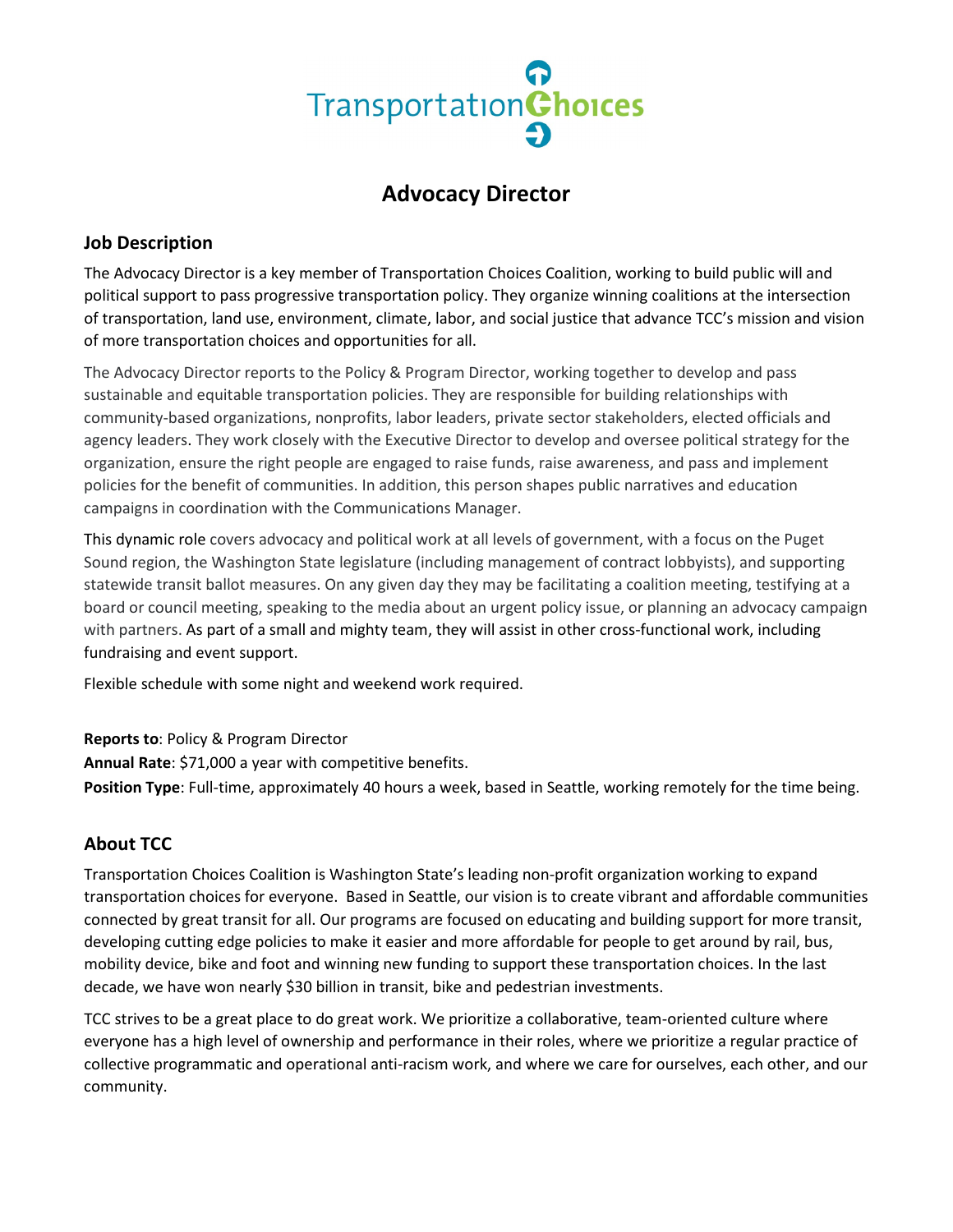

# **Key Responsibilities**

### *Coalition Building, Elected & Partner Relationships - 40%*

- Build, grow and maintain partner relationships across sectors and in complex political environments
- Build, grow and maintain relationships with elected officials and staff, transportation agency leaders and staff and other grass-tops stakeholders
- Organize multi-sector coalitions to win progressive transportation policy at the local, regional and state level
- Plan and facilitate coalition meetings and policy development processes
- Represent TCC at partner meetings/coalitions, agency meetings, and on panels and other professional events

### *Advocacy, Communications & Campaign Support - 30%*

- Provide direction for TCC's political and communications strategies
- Plan and implement advocacy campaigns, including political strategy, tactics and organizing
- Provide strategy, advocacy support and technical assistance for local and statewide ballot initiatives
- Provide verbal and written public comment before boards and elected governments; organize partners around key advocacy moments
- Collaborate on strategic communications, including message development, communications plans, and earned media
- Conduct media interviews, author blog posts and action alerts, and pursue other creative advocacy tactics such as videos, social media, or in-person actions and events
- Manage contract lobbyists and other contract staff as needed

### *Policy Review - 15%*

- Collaborate on policy development planning and racial equity analysis
- Enable government and nonprofit partner policy feedback
- Review policies & plans

### *Internal, planning, cross-functional support - 10%*

- Produce an annual work plan with metrics tied to overall organizational goals
- Participate in team check-ins, weekly staff meetings, and planning and support for TCC events
- Support grant writing and reporting regarding advocacy activities
- Pursue professional development opportunities that advance skills for the role

### *Racial Equity Action Plan - 5%*

- Participate in staff development and trainings
- Apply Racial Equity Action Plan to Advocacy work plan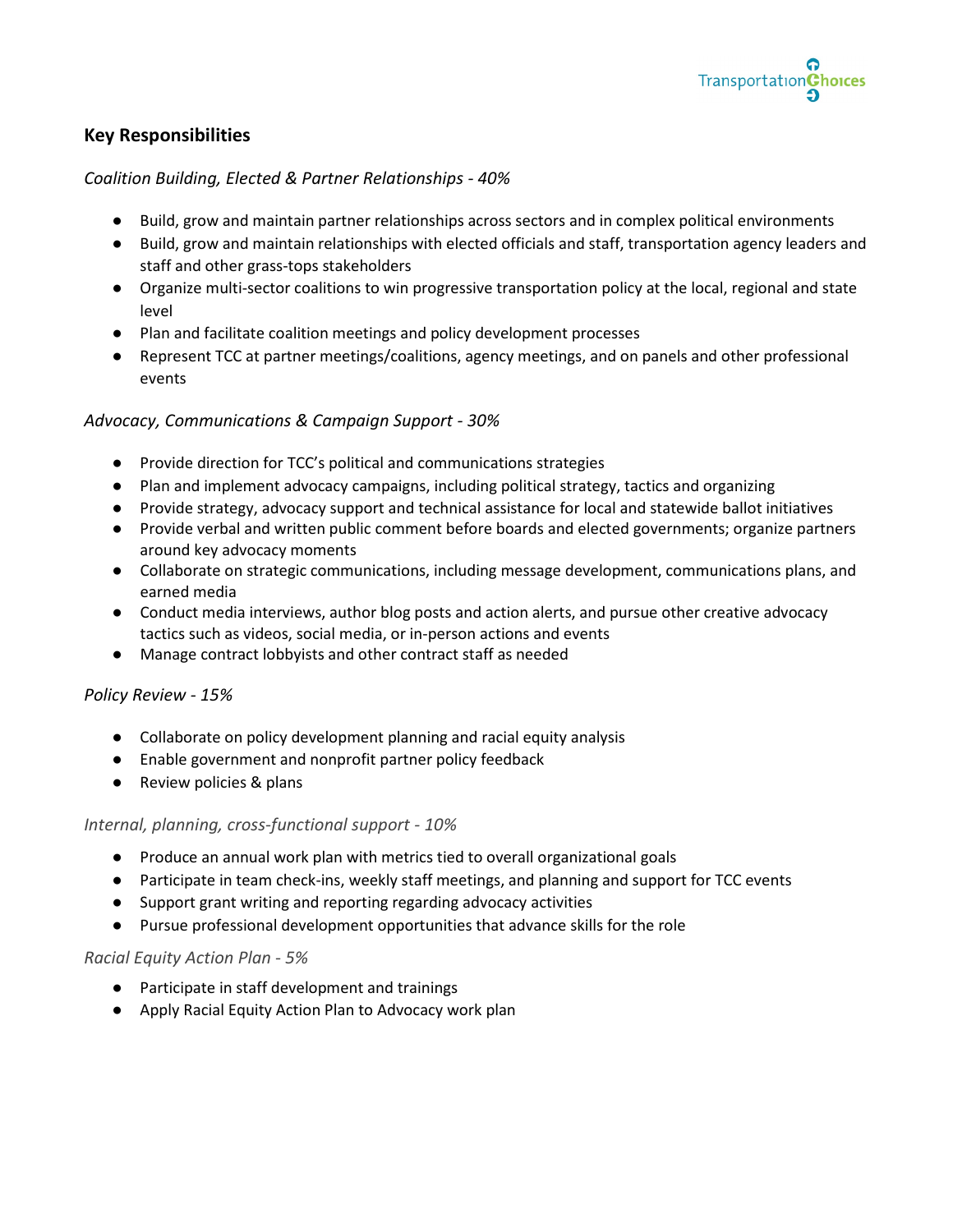

### **Primary Qualifications**

- Excellent writing, editing, public presentation and communication skills.
- A strong commitment to racial equity and anti-racism, and continuous learning.
- 5+ years experience in community organizing, government affairs, policy, campaigns, strategic communications or related life experience.
- Familiarity and interest in transportation policy or related issues.
- A self-starter who excels at working in a team environment, and is comfortable working with all kinds of external stakeholders including community-based organizations, nonprofit organizations, elected officials, agency leaders and news media.
- Politically savvy, can navigate complex political and policy issues in both community-based and government settings.
- Expert facilitator; can bring together a diverse group of stakeholders and host policy and process discussions focused on relationship building, shared values and policy goals.
- Ability to center and advocate for racial equity within hostile policies, structures and political environments.
- Comfort directing and navigating both internal and external advocacy strategy.
- Ability to distill complex policy and positions into accessible language; experience in strategic messaging development, ideally in a public sector or political environment.
- Strong project management skills, and the ability to prioritize, manage and coordinate multiple tasks, sometimes in a fast-paced, evolving, and political environment.
- Willingness to work occasional evenings and weekends.

### **Secondary Qualifications**

- Lived experience without a car; using transit as a primary mode of transportation or transit dependent.
- Experience writing and managing online communications, e-advocacy and social media accounts and tools, including Twitter, Facebook, Instagram, Wordpress, Campaign Monitor, Action Network and Canva.

### **The successful candidate will**

- **Have a strategist's mind:** You quickly grasp the subtleties of complex policy and political issues, and identify patterns in challenges. You develop insightful, pragmatic, equitable, and sustainable ways to tackle common challenges and produce positive change. You have a successful track record of taking a concept from idea to implementation.
- **Proactively advance racial equity:** We acknowledge historical inequities and commit to shift power, resources, and decision-making to communities of color and those most impacted by issues related to transportation. You identify decisions, policies, processes or practices that have disparate impacts based on identity and are driven to make changes in systems and practices to operationalize equity.
- **Prioritize relationships, community and collaboration:** You recognize the deep importance that relationships with colleagues and allies play in our work, and you build rapport and trust with others. Enthusiasm for meeting and engaging with people. Empathizes with the communities we serve. Able to put people at ease, especially when there are lines of difference. Listens closely to understand needs or concerns and takes steps based on that input.